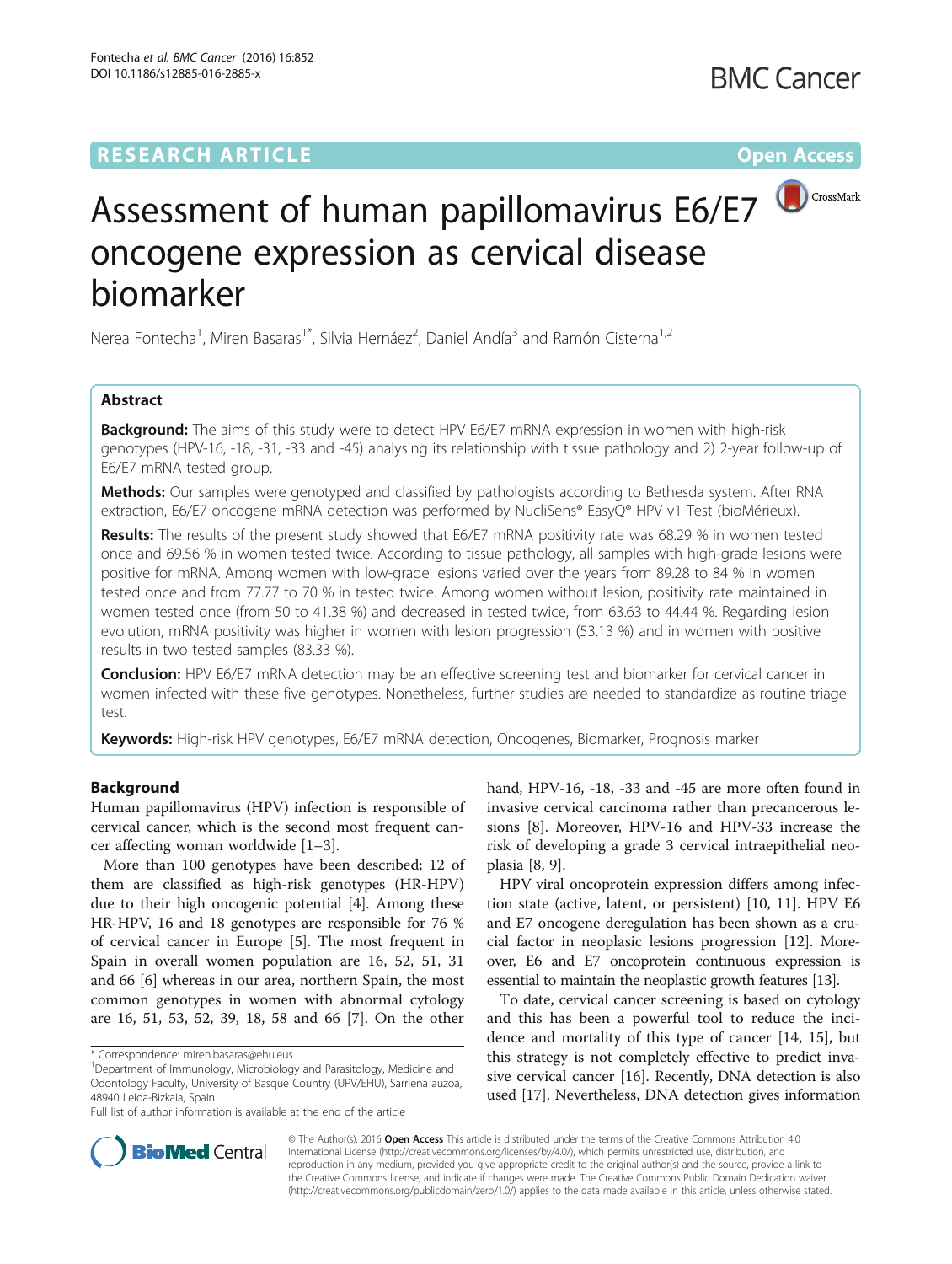about the virus presence but not about the infection state. Thus, it is crucial to find new biomarkers with high positive predictive value which can be used in cervical cancer screening. E6/E7 oncogene mRNA expression could be the most promising cervical cancer biomarker according to current data [[18](#page-6-0)]. Moreover, it has been observed that mRNA may be more adequate than cytology for HPV infected women follow-up [\[19, 20](#page-6-0)] owing to its prognostic value.

The present study was designed to 1) study HPV E6/ E7 mRNA expression and analyse its relationship with tissue pathology in order to test mRNA as an effective biomarker for cervical cancer and 2) 2-year follow-up of a group of women and test E6/E7 mRNA expression.

#### Methods

#### Samples

Samples from women which were referred from Consultation of Sexually Transmitted Diseases and Gynaecological consultation at Basurto University Hospital (Basque Country, Spain) were analyzed due to possible HPV infection during the last 7 years (2007–2014). All patients gave written and informed consent prior to their inclusion in the study.

The samples were categorized by pathologists according to Bethesda system: 1) negative (no lesion was found) 2) Atypical squamous cells of undetermined significance (ASCUS) 3) Low-grade squamous intraepithelial lesion (LSIL) and 4) High-grade squamous intraepithelial lesion (HSIL).

#### Molecular genotyping

Samples were analyzed with Cobas® HPV Test (Roche Molecular Diagnostics, Mannheim, Germany) that detects 14 high-risk HPV DNA genotypes, 16 and 18 separately and other 12 high-risk HPV genotypes altogether. Samples that were positive for other HR were genotyped with Linear Array HPV Genotyping Test kit (Roche Molecular Diagnostics), a line-blot assay that detects 37 genotypes (6, 11, 16, 18, 26, 31, 33, 35, 39, 40, 42, 45, 51, 52, 53, 54, 55, 56, 58, 59, 61, 62, 64, 66, 67, 68, 69, 70, 71, 72, 73, 81, 82, 83, 84, IS39, and CP6108).

#### RNA extraction

RNA was extracted from 200 μl of samples by Nucli-SENS Lysis Buffer and NucliSENS® miniMAG® (bioMérieux, Marcy l'Etoile, France) according to manufacturer's instructions.

#### E6/E7 mRNA study

E6/E7 oncogene mRNA was detected by NucliSens® EasyQ® HPV v1 Test (bioMérieux) following manufacturer's instructions. This test detects the E6/E7 oncogene expression of five HR-HPV genotypes (16, 18, 31, 33 and 45). The quality of extracted RNA was monitored by an internal control: human U1 small nuclear ribonucleoprotein specific protein A (U1A). If neither U1A nor mRNA were detected, the test result was analyzed as invalid. Invalid runs were repeated once again.

#### Results

In the present study, E6/E7 mRNA expression was analyzed in a total of 128 samples (corresponding to 105 women). Eighty-two women's samples were analyzed once and in 23 women mRNA expression was studied twice (in 2012/2013 and 2014, a total of 46 samples). All these women were positive for HPV DNA (DNA positivity rate was 100 %).

HPV-16 was the most prevalent genotype (68.71 %, 101/147), followed by 18 (12.25 %, 18/147), 45 (8.16 %, 12/147), 31 (6.80 %, 10/147) and 33 (4.08 %, 6/147). Nevertheless, regarding oncogene expression, HPV-33 was the most expressed (100 %, 6/6), followed by 18 (77.77 %, 14/18), 16 (70.29 %, 71/101), 31 (70 %, 7/10) and 45 (25 %, 3/12).

#### mRNA expression in women tested once

Eighty-two women samples were tested for E6/E7 mRNA oncogene expression only once. The mean age was  $33.62 \pm 10.57$  years (range 17–63). Most of them were infected with multiple HPV infection genotypes (54/82) whereas 34.15 % of them had single HPV genotype infection.

More frequently detected genotype was 16 (67.01 %) followed by 18, 45, 31 and 33 (11.34, 10.31, 7.21 and 4.13 %, respectively).

The E6/E7 mRNA positivity rate was 68.29 % (56/82). The mean age of E6/E7 positive and negative women was similar  $(33.53 \pm 11.12 \text{ vs } 33.8 \pm 9.62 \text{ years})$ . HPV 16 E6/E7 mRNA was detected in 71.42 % of positive samples (40/56), 18 in 10.71 % (6/56), 33 in 3.57 % (2/56), 16 plus 33 multiple infection in 3.57 % (2/56), and the following genotypes were only detected in 1.78 % of positive samples (1/56) (31; 45; 16, 18, 31 plus 45; 16, 18 plus 33; 16, 31 plus 45 and 16 plus 31 genotype).

The E6/E7 mRNA results were analyzed regarding their cytology status. There were 77 women with cytology and E6/E7 mRNA test. Pathogenicity was divided into three groups: 1) normal or negative (no lesion was found), 2) ASCUS and LSIL and 3) HSIL. Among E6/E7 mRNA positive samples, 47.89 % belonged to women with ASCUS or LSIL (Fig. [1\)](#page-2-0). The mRNA negative rate for normal samples was 82.61 and 17.39 % for ASCUS or LSIL women specimens. On the other hand, 77 women clinical follow-up was made in the following years based on cytological results. Taking into account samples pathogenicity, among E6/E7 mRNA positive samples, 50.70 % belong to women with ASCUS or LSIL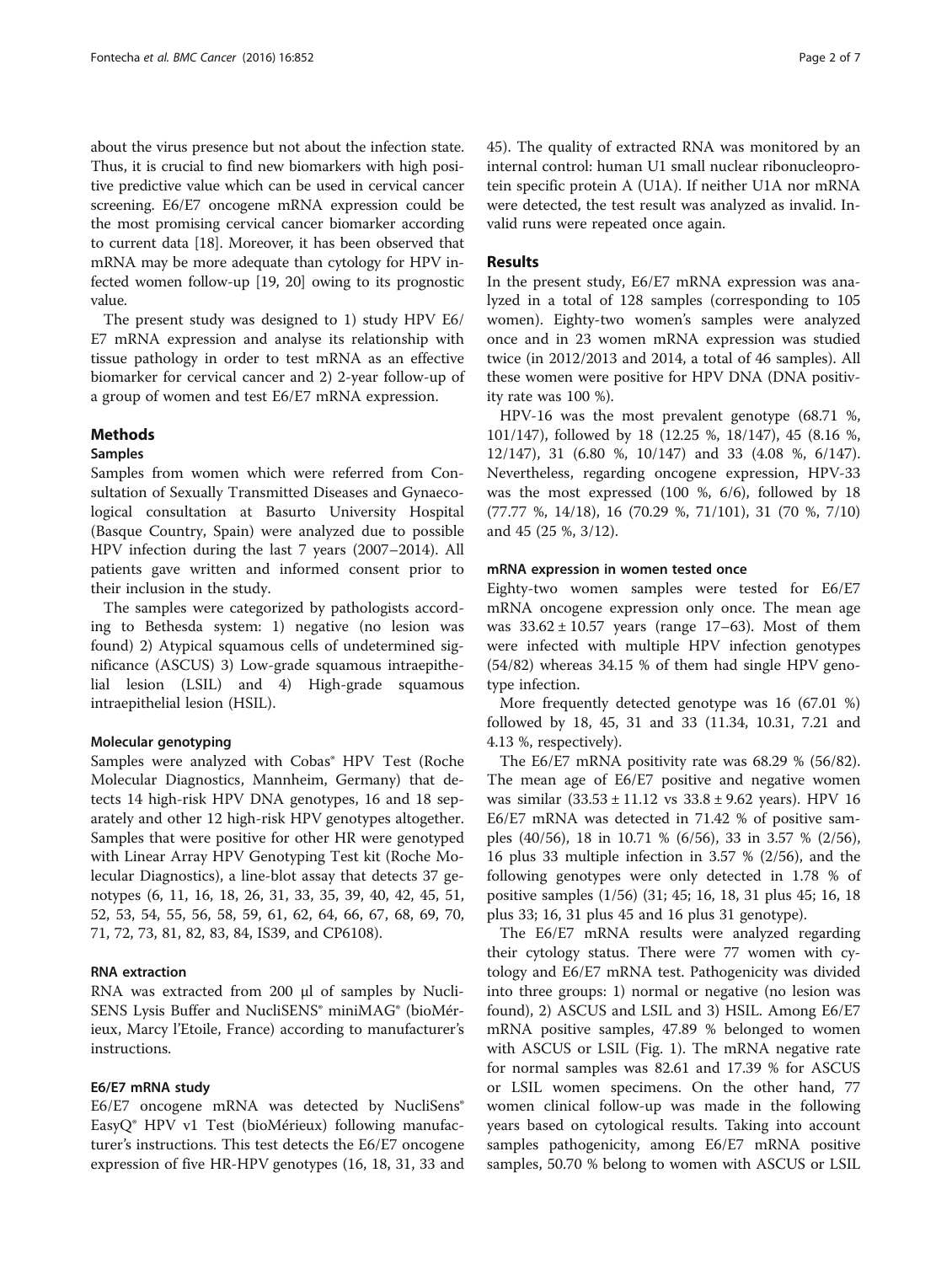<span id="page-2-0"></span>and 36.62 % with HSIL. In addition, among women without E6/E7 mRNA expression, 65.22 % presented normal pathology results.

Furthermore, E6/E7 mRNA was studied according to each pathology groups (Table [1\)](#page-3-0). Regarding women follow-up (two years later) among women that had HSIL lesions E6/E7 mRNA positivity rate was 100 % (remains constant throughout the years) and among ASCUS and LSIL specimens varied from 89.28 to 82.60 %. In addition, E6/E7 mRNA negativity rate increased from 51.28 to 59.38 %.

On the other hand, lesion progression was assessed observing cytology results of those women in the following years (Fig. [2](#page-3-0)). Samples were categorized into three groups: 1) persistence: samples with the same grade of lesion (there was not a worsen process or clearance), 2) progression: specimens with worsened lesion (the lesion had worsened during the next years after sample collection) and 3) regression: women who had had a lesion clearance. The mRNA positivity rate was the highest in women who had suffered from lesion worsening process (53.13 %) and lower in women who had had the same lesion (42.18 %) and who had cleared the lesion over time (4.69 %). Moreover, there was a high correlation between mRNA negativity rate and samples with the same grade of lesion and clearance specimens (77.27 and 13.64 %, respectively).

#### mRNA expression in women tested twice

Twenty-three women were tested twice in samples collected in two different years. The mean age was 38.87 ± 11.93 (range 24–58 years). HPV single infection was

detected in 52.17 % (12/23) and multiple HPV infection in 47.83 % (11/23). The most detected genotype was 16 (73.47 %) followed by 18 (14.29 %) and 31, 33 and 45 genotypes (4.08 % of incidence each one).

The E6/E7 mRNA positivity rate was 69.56 % (32/46) and the oncogene expression was mostly detected in HPV-16 in 68.75 % of samples (22/32), followed by 18 in 15.63 % (5/32), 16 plus 31 multiple infection in 6.26 %  $(2/32)$ , and the followings genotypes in 3.12 %  $(1/32)$ : 33; 16 plus 18 and 16, 31 plus 33.

According to E6/E7 mRNA positivity rate, 55.56 % had some type of lesion (38.89 % ASCUS or LSIL and 16.67 % HSIL) in samples taken first (Fig. [3](#page-4-0)). However, the percentage of women with some type of lesion and mRNA positivity increased substantially in samples taken during the following years (46.67 % in women with ASCUS or LSIL and 26.66 % with HSIL). On the other hand, E6/E7 mRNA negativity rate remained stable over time in women with ASCUS or LSIL (from 40 to 37.5 %) and in women without lesion (from 60 to 62.5 %).

Otherwise, concerning pathology groups, among women with ASCUS or LSIL and HSIL mRNA rate remained stable (from 77.77 to 70 % and 100 %) (Table [1](#page-3-0)). Among women without lesion, the positivity rate decreased over the years (from 63.63 to 44.44 %). Regarding E6/E7 mRNA negativity rate, it was observed an increase among samples without lesion (from 36.37 to 55.56 %).

Women whose diagnosis had worsened over time were mainly positive for mRNA in two analyzed samples (83.33 %) or had a previous negative result in mRNA but then mRNA was detected (16.67 %)



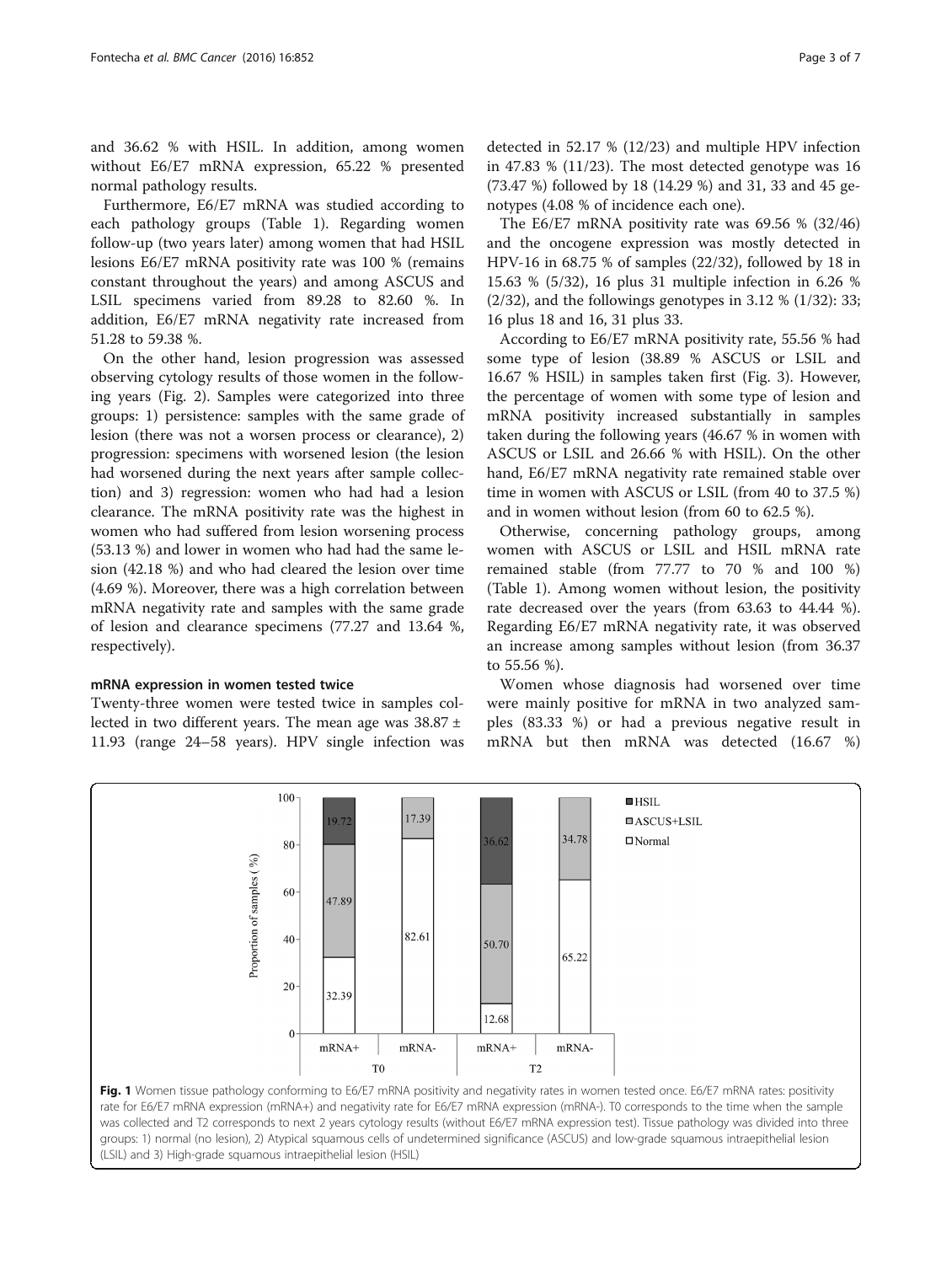#### <span id="page-3-0"></span>Table 1 E6/E7 mRNA detection according to cytology results

|                                         |                | Cytology result | E6/E7mRNA expression (n/%) |               |
|-----------------------------------------|----------------|-----------------|----------------------------|---------------|
|                                         |                |                 | mRNA positive              | mRNA negative |
| mRNA once tested samples<br>$(N = 77)$  | T <sub>0</sub> | Normal          | 19/48.72                   | 20/51.28      |
|                                         |                | $ASCUS + LSIL$  | 25/89.28                   | 3/10.72       |
|                                         |                | <b>HSIL</b>     | 10/100.00                  | 0/0           |
|                                         | T <sub>2</sub> | Normal          | 13/40.62                   | 19/59.38      |
|                                         |                | ASCUS + LSIL    | 19/82.60                   | 4/17.40       |
|                                         |                | <b>HSIL</b>     | 22/100.00                  | 0/0.00        |
| mRNA twice tested samples<br>$(N = 23)$ | T <sub>0</sub> | Normal          | 7/63.63                    | 4/36.37       |
|                                         |                | ASCUS + LSIL    | 7/77.77                    | 2/22.23       |
|                                         |                | <b>HSIL</b>     | 3/100.00                   | 0/0.00        |
|                                         | T <sub>2</sub> | Normal          | 4/44.44                    | 5/55.56       |
|                                         |                | ASCUS + LSIL    | 7/70.00                    | 3/30.00       |
|                                         |                | <b>HSIL</b>     | 4/100.00                   | 0/0.00        |

T0 corresponds to the time when the sample was collected and mRNA was analysed and T2 corresponds to next 2 years pathology progressions based on cytological results. Cytology results were divided into three groups: 1) normal (no lesion), 2) Atypical squamous cells of undetermined significance (ASCUS) and low-grade squamous intraepithelial lesion (LSIL) and 3) High-grade squamous intraepithelial lesion (HSIL)

(Fig. [4\)](#page-4-0). Otherwise, in women whose pathological results did not vary over time, E6/E7 mRNA was not detectable in both samples in 23.53 % or mRNA was detected in the sample taken first but not in the second specimen in 23.53 %. Even so, mRNA in both samples was positive in 47.06 % of women with the same grade of lesion.

#### Type of infection vs. oncogenes expression

Single HPV infection was detected in 40 of 105 analyzed women and 65 women were infected with multiple HPV infection. Among women with single HPV infection E6/ E7 mRNA positivity rate was 67.50 % whereas that rate was 70.77 % in women with multiple HPV infection. The 60 % of women with single HPV infection had normal cytology results whereas the 40 % showed some lesion (high grade or low grade lesion). On the other hand, the 58.33 % of women with multiple HPV infection had some lesion and only the 41.66 % has normal cytology results. Among women with multiple HPV infection and positive for E6/E7 mRNA the 19.56 % were expressing more than one genotype oncogenes.

#### **Discussion**

Human papillomavirus is closely related with cervical cancer. HPV infections usually show a regression in the



clearance during the next years after sample collection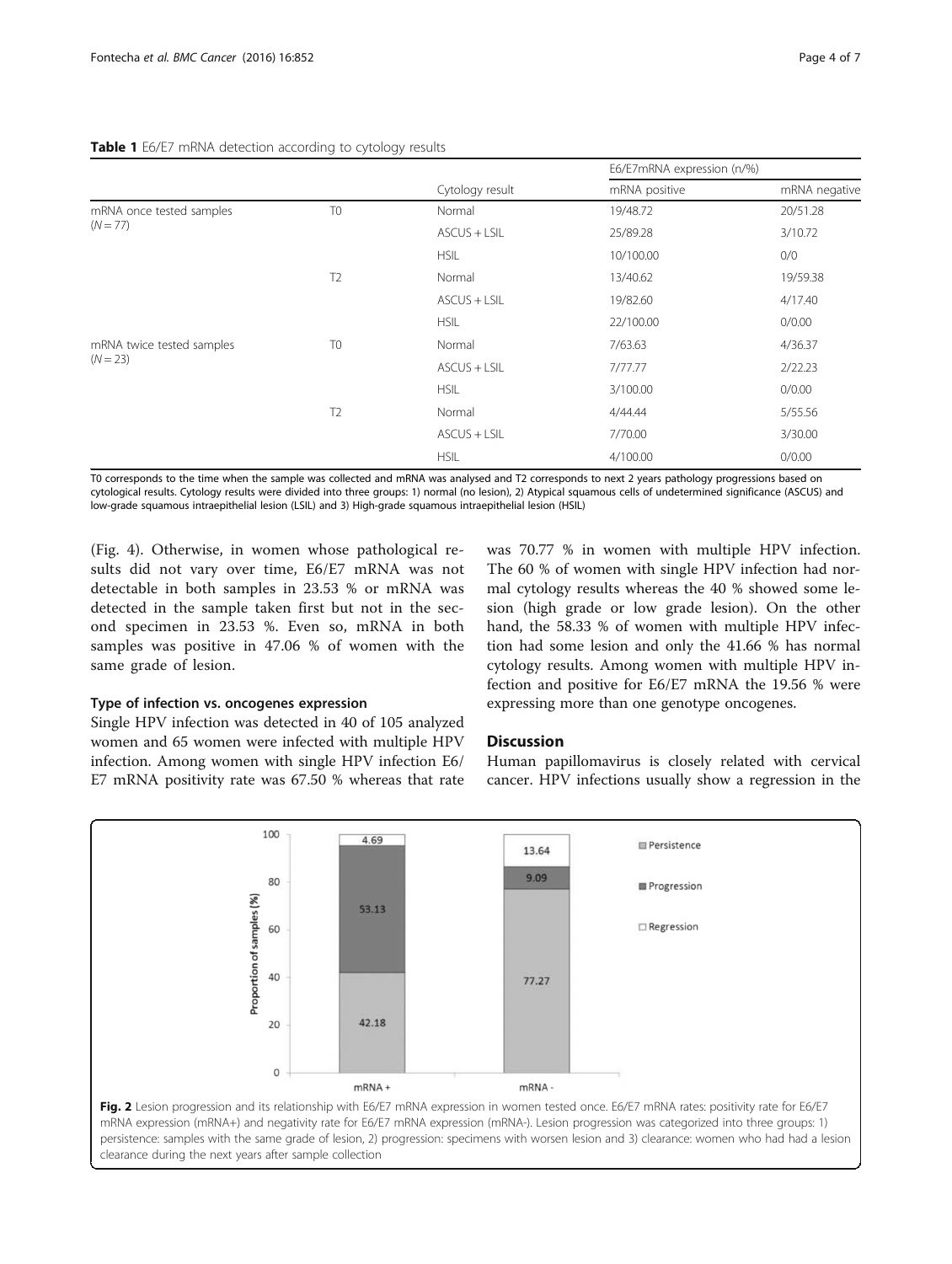<span id="page-4-0"></span>

next 2 years, but few patients infected with HR-HPV genotypes are at risk of developing cervical cancer [\[21](#page-6-0), [22](#page-6-0)]. During carcinogenesis process, E6 and E7 oncoprotein overexpression is the necessary factor to develop cervical neoplasia [[12\]](#page-6-0). To date, cervical cancer screening has been one of the most effective tools to prevent this disease and nowadays, DNA testing is growing worldwide. Nevertheless, DNA only gives information about virus presence but makes no difference between latent and active or persistent infections [\[17](#page-6-0)]. In persistent infections, E6 and E7 genes expression is not regulated and

oncoproteins overexpression stimulates cancerous lesions development. Thus, it is extremely relevant to find cervical cancer prognosis biomarker to 1) anticipate the emergence of high-grade lesion, 2) improve screening programs and 3) decrease the amount of women referred to colposcopy needlessly.

DNA positivity rate was less valuable in clinical use than mRNA as it has been observed in previous studies [[19, 23](#page-6-0), [24](#page-6-0)]. HPV mRNA test is more specific but has less sensitivity than DNA test, hence, mRNA as triage test could reduce HPV DNA positive women sent to



consequent years were positive (mRNA+/mRNA+), the first sample was positive and the second one negative (mRNA+/mRNA-), both samples were negative (mRNA-/mRNA-) and first specimen was negative and the last one positive (mRNA-/mRNA+). Lesion progression was divided into two groups: women that had the same lesion during the time (same lesion) and women whose pathology had worsened over the time (worsen lesion)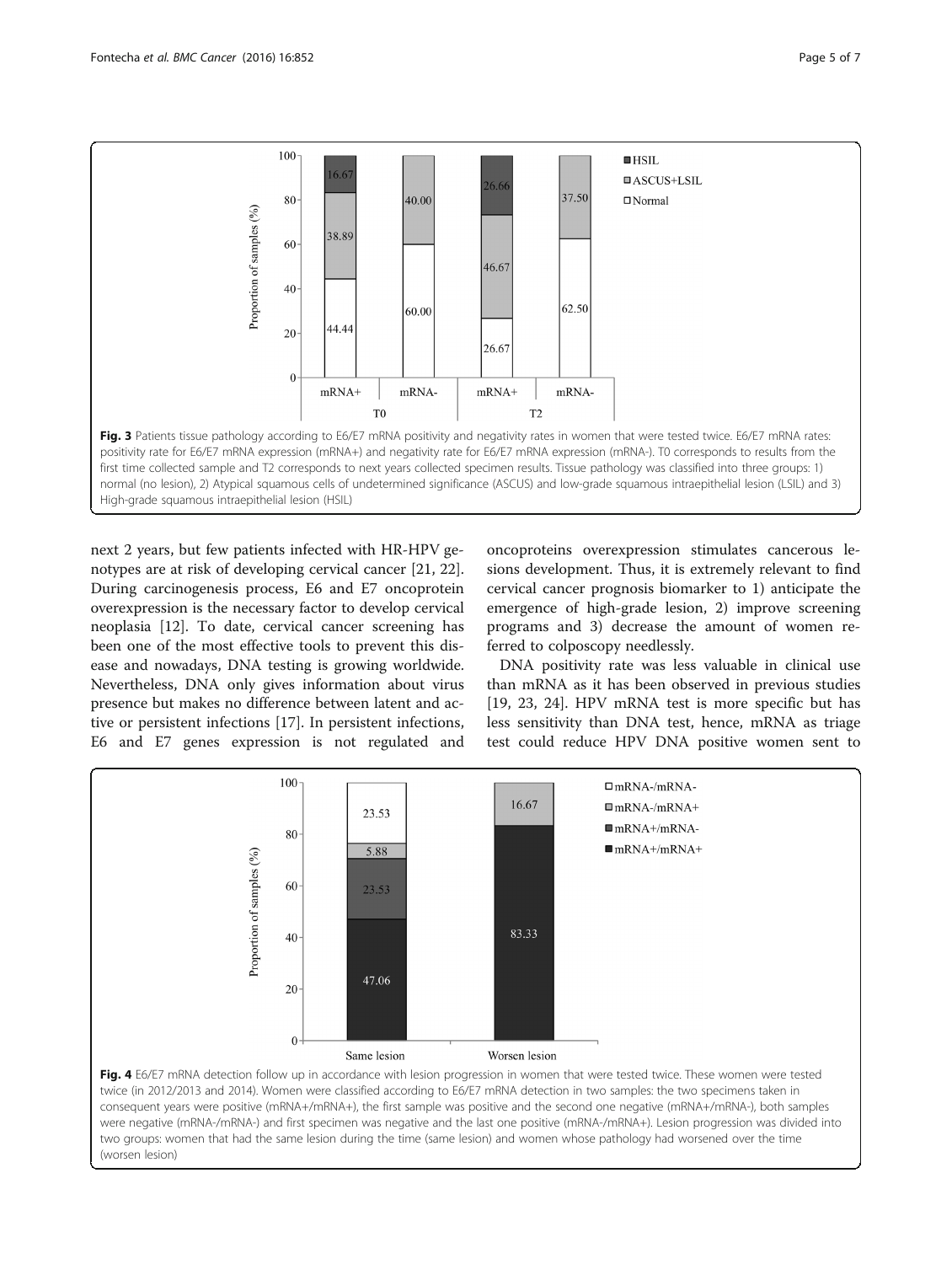colposcopy in comparison with cytology although a lower sensitivity is assumed [\[19](#page-6-0), [24](#page-6-0)]. Moreover, it has been observed that mRNA test plus cytology has more clinical relevance than DNA screening [\[23](#page-6-0), [25](#page-6-0)].

Among mRNA positive women HPV 16 single infection transcript was the most recurrent, though, the main majority of women tested had multiple HPV infection. HPV 16 tended to express more than other genotypes, which may be connected with the fact that it is considered the most carcinogenic genotype [\[5](#page-6-0)]. Nevertheless, HPV-16 transcript could be the most recurrent owing to its high incidence in the samples (68.71 %). Moreover, after studying the expression of each genotype, HPV-33 was the most expressed genotype (100 %) followed by 18 and 16 (77.77 and 70.29 %, respectively). These results may be due to the low number of samples with HPV-33 but even so it should be take into account. Moreover, although the E6/E7 mRNA positivity rate was similar in women infected with single and multiple HPV infection it was observed a higher proportion of women with low or high grade lesion among women with multiple HPV infection. This result suggested that although oncogenes are expressing at the same percentage in both infection types, those women with multiple HPV infection have more probabilities to develop cervical lesion, it may be due to the interaction of different genotypes.

It was proved that E6/E7 mRNA positivity rate was higher in women with high-grade lesion than in samples with low-grade lesion or without lesion [\[8](#page-6-0), [19](#page-6-0), [26](#page-6-0)]. Besides, E6/E7 mRNA negativity rate was higher in women without lesion which means the possibility of an episomal state of the virus and effective regulation of transcription, which makes more likely spontaneous clearance of the infection. Moreover, as it was assessed in previous works, in ASCUS and LSIL samples, sensitivity is higher in HPV DNA test than in HPV mRNA test, but specificity is higher in mRNA test than DNA test. The same happens in samples with HSIL [\[19](#page-6-0)]. HPV mRNA test would gain specificity. Even so, this specificity gain could be related with the fact that amplification of viral mRNA is limited to few genotypes [\[27](#page-6-0)]. Moreover, these differences between specificity and sensitivity manifest the need for further works since, only a HPV test with high levels of sensitivity and specificity should be implemented for use in population screening programs [[28](#page-6-0)].

According to E6/E7 mRNA as cervical disease biomarker, mRNA positivity increased over time in specimens with lesions in women tested once and in tested twice, namely, E6/E7 mRNA positive samples showed a malignancy progress during the next years. These results were expected since E6 and E7 oncogene are over expressed in precancerous lesions and it has been proved how these oncogenes and cervical lesion severity increases at the same time [[29](#page-6-0)]. Therefore, E6/E7 mRNA may be a very useful biomarker for cervical disease considering that women who are E6/E7 mRNA positive should be monitored more closely although their cytological results were normal. Besides, women who only were tested once, in samples mRNA negative, it was observed an increase of women with ASCUS or LSIL during the next years. It may be because these samples were negative for mRNA when the samples was taken but over the time there was a viral transcription deregulation developing cervical lesions.

Nevertheless, in women who were tested twice, there was no difference in mRNA negativity between samples tested first and specimens tested one or two years later, so it seemed that there were a significant number of specimens that had minor cervical lesions but were negative for E6/E7 mRNA. This event could be related with the fact that low-grade cervical lesions normally disappears in a few months without treatment [[30\]](#page-6-0). Even so mRNA test has been found more specific and clinically more useful than DNA test in women with low grade lesions [[24\]](#page-6-0).

Finally, E6/E7 mRNA could be a good prognosis marker since it was observed that women who were positive for E6/E7 mRNA had more probabilities to develop lesion progression. Besides, women in which samples mRNA was negative had more possibilities to remain the same pathological grade or have infection clearance. These findings are in concordance with previous studies where E6/ E7 mRNA was considered a short-term prognostic factor for high-grade lesions [\[31\]](#page-6-0). Nevertheless, according to Discacciati et al., E6/E7 mRNA is not a long-term prognostic factor since women who were positive for DNA and negative for E6/E7 mRNA may become DNA and E6/ E7 mRNA positive women which would change their pathological results [[31](#page-6-0)].

#### Conclusions

E6 and E7 oncogene mRNA detection seems to be a useful instrument as a triage test in women infected with HPV-16, -18, -31, -33 or -45 genotypes. Moreover, it could be a promising biomarker since it has been proved its relationship with lesion grade, making possible the reduction of HPV positive women referred to colposcopy. Even so, further studies are needed to use Nucli-Sens® EasyQ® HPV v1 Test as standard screening method in HPV positive women.

#### Acknowledgements

None.

#### Funding

This work was supported by University of Basque Country UPV/EHU (EHU13/ 04 and GIU 15/23). NF research staff contract was supported by University of Basque Country UPV/EHU (PIC 73/14).